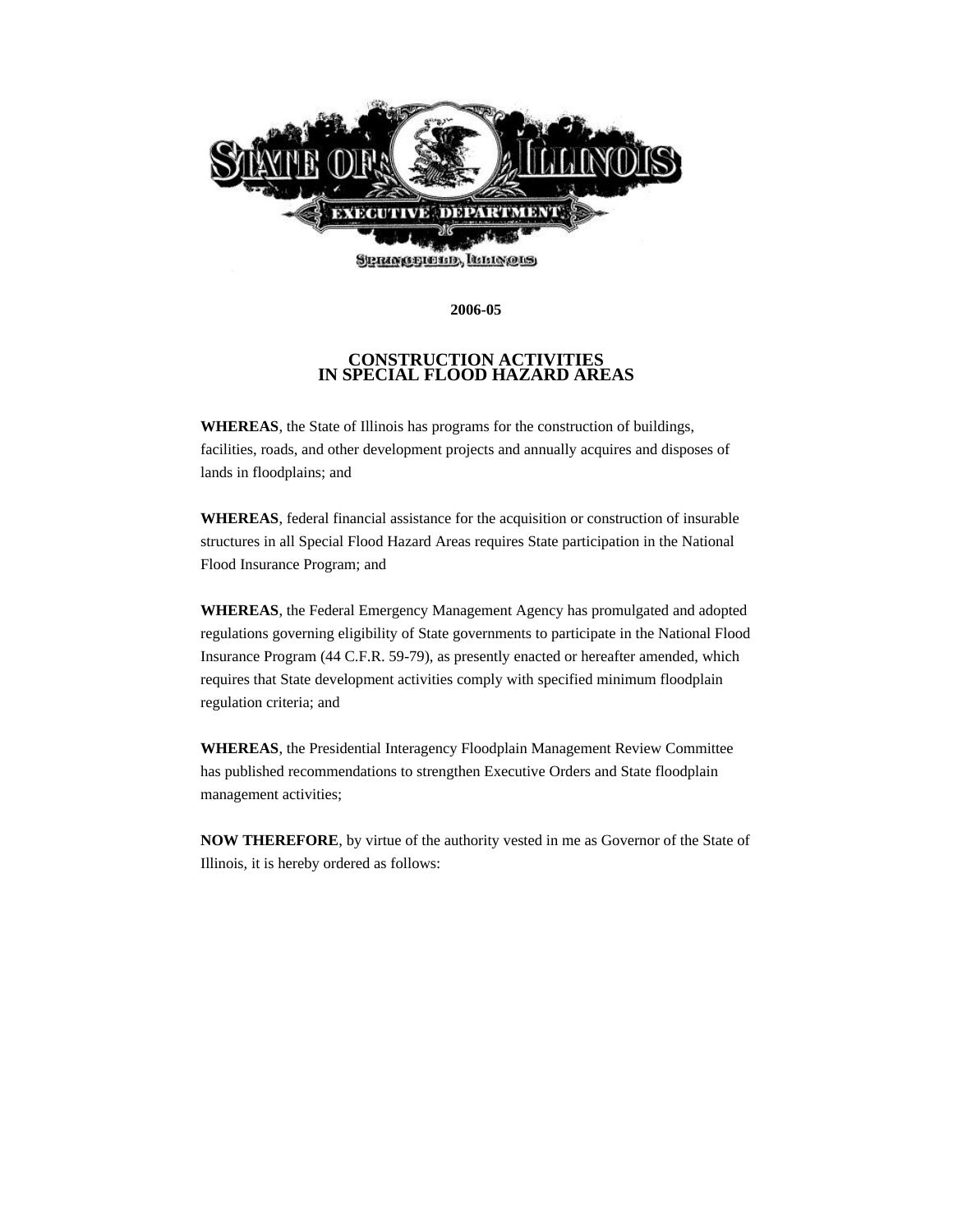- 1. For purpose of this Order:
	- A. "Critical Facility" means any facility which is critical to the health and welfare of the population and, if flooded, would create an added dimension to the disaster. Damage to these critical facilities can impact the delivery of vital services, can cause greater damage to other sectors of the community, or can put special populations at risk. The determination of Critical Facility will be made by each agency.

Examples of critical facilities where flood protection should be required include: Emergency Services Facilities (such as fire and police stations) Schools **Hospitals** Retirement homes and senior care facilities Major roads and bridges Critical utility sites (telephone switching stations or electrical transformers) Hazardous material storage facilities (chemicals, petrochemicals, hazardous or toxic substances)

Examples of critical facilities where flood protection is recommended include: Sewage treatment plants Water treatment plants Pumping stations

- B. "Development" or "Developed" means the placement or erection of structures (including manufactured homes) or earthworks; land filling, excavation or other alteration of the ground surface; installation of public utilities; channel modification; storage of materials or any other activity undertaken to modify the existing physical features of a floodplain.
- C. "Flood Protection Elevation" means one foot above the applicable base flood or 100-year frequency flood elevation.
- D. "Office of Water Resources" means the Illinois Department of Natural Resources, Office of Water Resources.
- E. "Special Flood Hazard Area" or "Floodplain" means an area subject to inundation by the base or 100-year frequency flood and shown as such on the most current Flood Insurance Rate Map published by the Federal Emergency Management Agency.
- F. "State Agencies" means any department, commission, board or agency under the jurisdiction of the Governor; any board, commission, agency or authority which has a majority of its members appointed by the Governor; and the Governor's Office.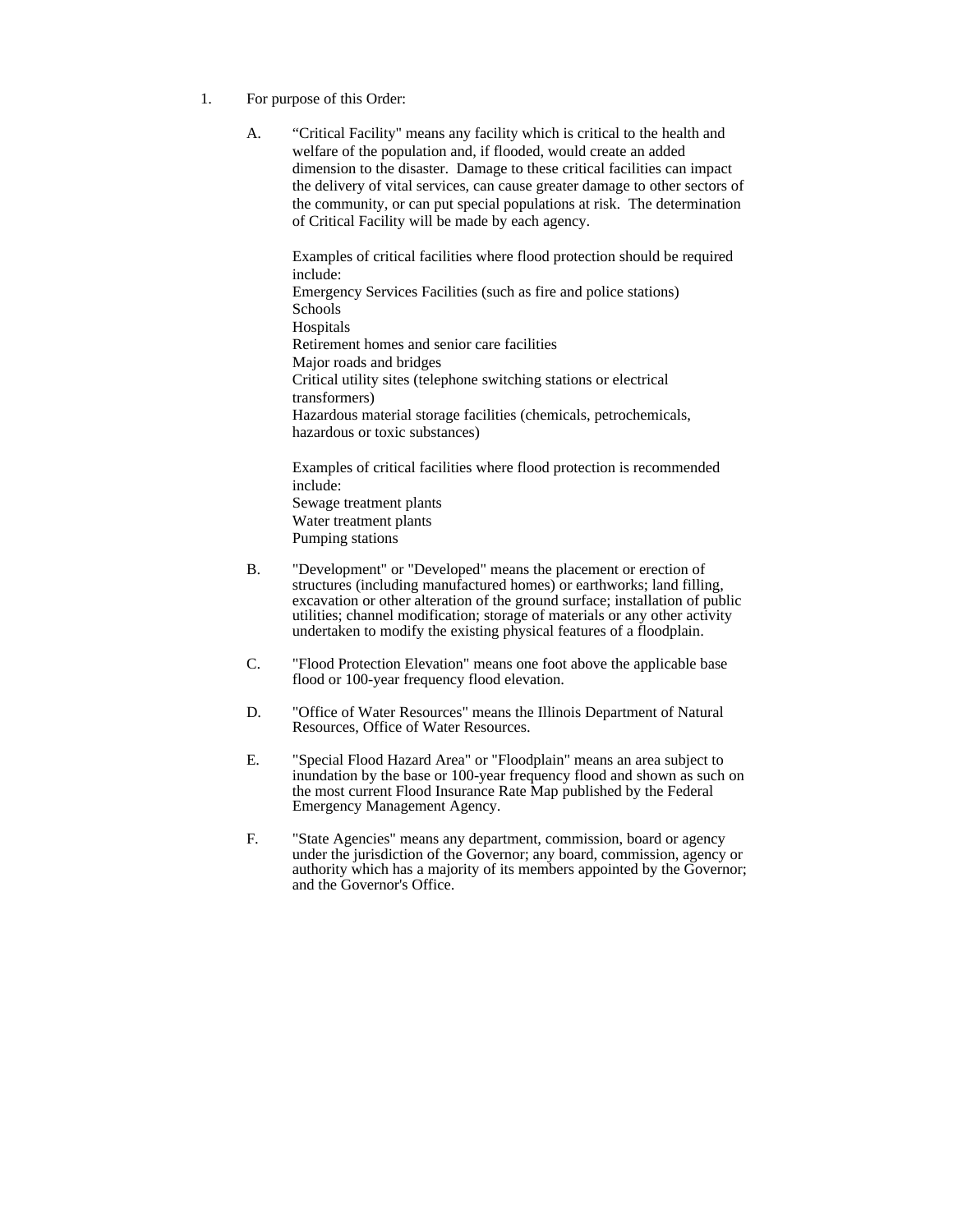- 2. All State Agencies engaged in any development within a Special Flood Hazard Area shall undertake such development in accordance with the following:
	- A. All development shall comply with all requirements of the National Flood Insurance Program (44 C.F.R. 59-79) and with all requirements of 92 Illinois Administrative Code Part 700 or 92 Illinois Administrative Code Part 708, whichever is applicable.
	- B. In addition to the requirements set forth in preceding Section A, the following additional requirements shall apply where applicable:

1. All new Critical Facilities shall be located outside of the floodplain. Where this is not practicable, Critical Facilities shall be developed with the lowest floor elevation equal to or greater than the 500-year frequency flood elevation or structurally dry floodproofed to at least the 500-year frequency flood elevation.

2. All new buildings shall be developed with the lowest floor elevation equal to or greater than the Flood Protection Elevation or structurally dry floodproofed to at least the Flood Protection Elevation.

3. Modifications, additions, repairs or replacement of existing structures may be allowed so long as the new development does not increase the floor area of the existing structure by more than twenty (20) percent or increase the market value of the structure by fifty (50) percent, and does not obstruct flood flows. Floodproofing activities are permitted and encouraged, but must comply with the requirements noted above.

- 3. State Agencies which administer grants or loans for financing development within Special Flood Hazard Areas shall take all steps within their authority to ensure that such development meets the requirements of this Order.
- 4. State Agencies responsible for regulating or permitting development within Special Flood Hazard Areas shall take all steps within their authority to ensure that such development meets the requirements of this Order.
- 5. State Agencies engaged in planning programs or programs for the promotion of development shall inform participants in their programs of the existence and location of Special Flood Hazard Areas and of any State or local floodplain requirements in effect in such areas. Such State Agencies shall ensure that proposed development within Special Flood Hazard Areas would meet the requirements of this Order.
- 6. The Office of Water Resources shall provide available flood hazard information to assist State Agencies in carrying out the responsibilities established by this Order. State Agencies which obtain new flood elevation, floodway, or encroachment data developed in conjunction with development or other activities covered by this Order shall submit such data to the Office of Water Resources for their review. If such flood hazard information is used in determining design features or location of any State development, it must first be approved by the Office of Water Resources.